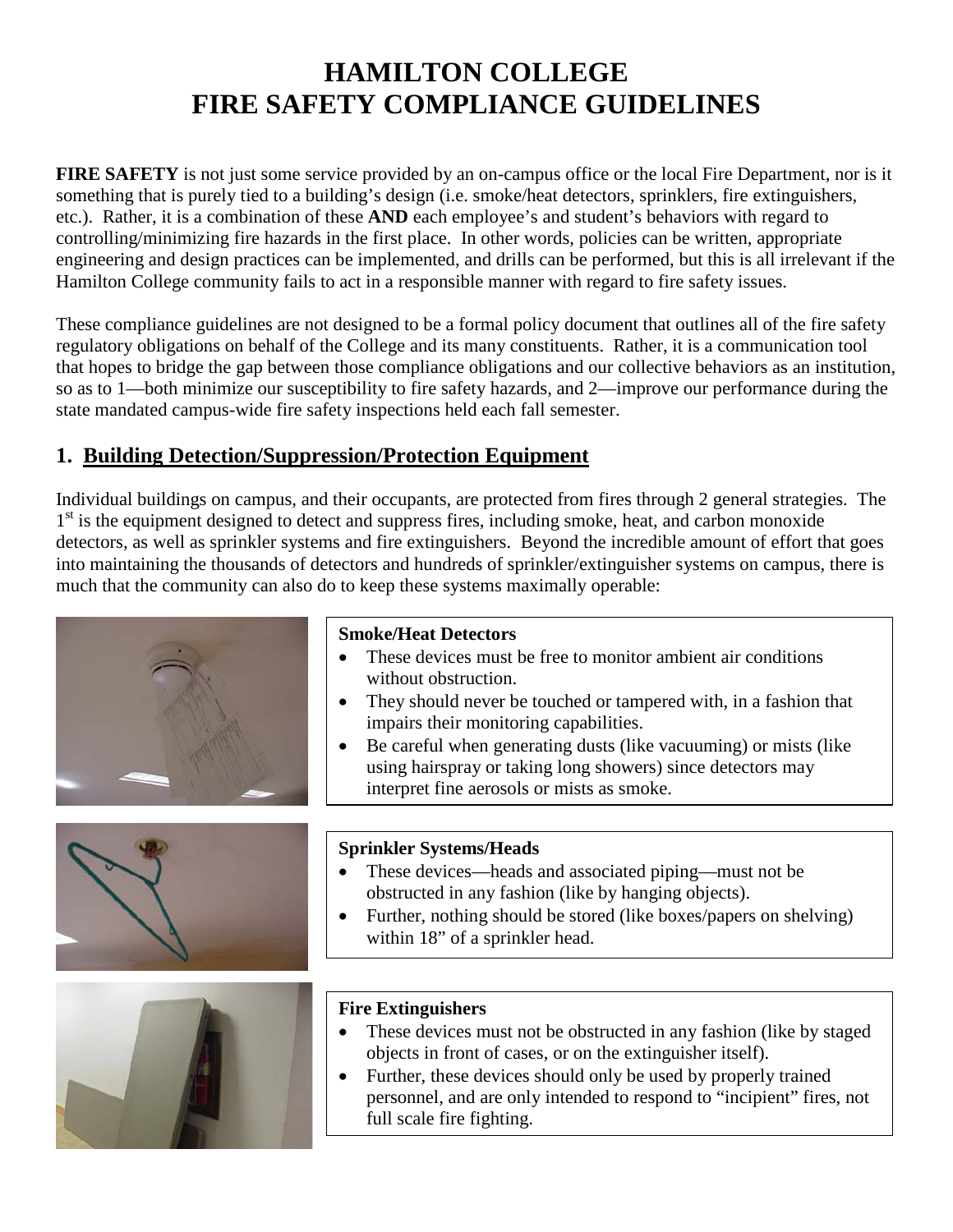The  $2<sup>nd</sup>$  type of fire protection equipment maintained by college buildings includes those devices which serve to 1—notify occupants that a potential fire/fire condition exists, 2—direct occupants to their evacuation routes, and 3—control the spread of the fire/fire conditions. These include fire alarm pull stations, audible/visual alarm strobes, exit/egress signage, and fire/smoke doors.

| <b>Audible/Visual Fire Alarms</b><br>These devices must not be obstructed in any fashion (like by<br>staged/hanging objects).<br>Evacuate whenever the alarm system is initiated.                                                                                                                                                                                      |
|------------------------------------------------------------------------------------------------------------------------------------------------------------------------------------------------------------------------------------------------------------------------------------------------------------------------------------------------------------------------|
| <b>Fire Alarm Pull Stations/Panels</b><br>These devices must not be obstructed in any fashion (like by<br>staged/hanging objects).<br>Use the pull station if you see or suspect that there is a fire or fire<br>condition, or in any other circumstance where emergency<br>responders (Campus Safety) is needed, and other means of<br>communication are unavailable. |
| <b>Exit/Egress Signage</b><br>It is critically important (especially to those not familiar with a<br>building) for exit/egress signage to be visible, unobstructed, and not<br>tampered with, as they direct evacuating personnel to a means of<br>egress.                                                                                                             |





#### **Fire Doors**

- Fire doors are normally on self-closing devices, and they may or may not have magnetic hold opening devices that keep the doors open during non-emergency conditions.
- You can also tell if your door is a fire door by a small metal template on the inside door jamb.
- Never prop or obstruct a fire door, thereby impairing its ability to close during a fire.



#### **Smoke Doors**

- Unlike fire doors, smoke doors exist merely to minimize the spread of smoke during a fire.
- Smoke door are usually signified by the presence of a self-closing device, and sometimes a magnetic hold open as well.
- Similar to fire doors, smoke doors may not be propped or otherwise obstructed from closing.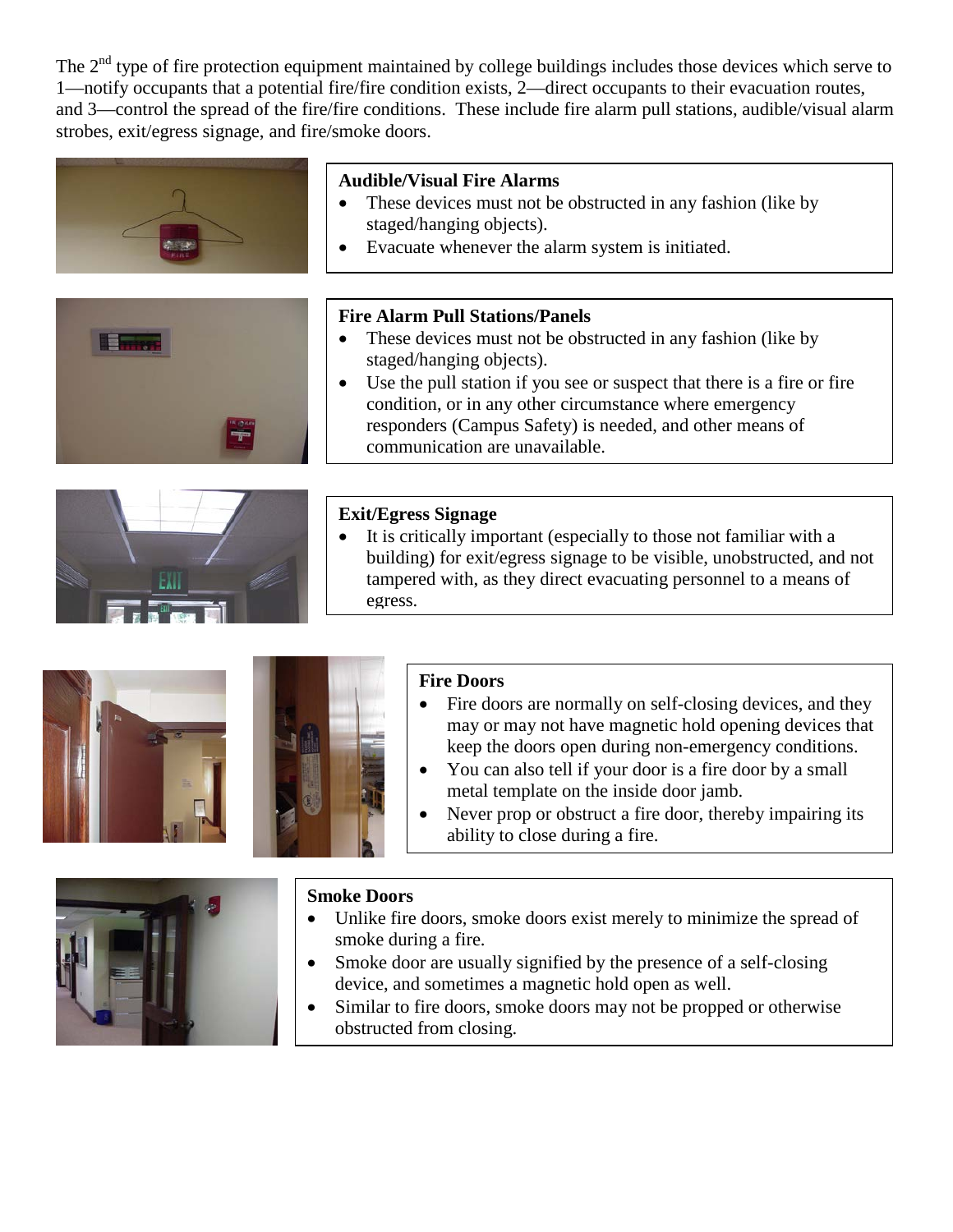# **2. Combustible/Other Storage Practices**

Anything that can burn, from clothing to books to boxes on a shelf, is considered a combustible. While no one expects every dorm room, office space and storage area to be neat and completely devoid of "clutter" at all times, a number of practices routinely result in fire safety violations, as follows:





### **Office Practices**

- Offices that store combustible material (like paper work, books, boxes, etc.) beyond the capacity of existing shelving space, are citable fire safety violations if such practices either:
	- o constitute an excessive fire load to the space, or
	- o would impede an occupant's ability to evacuate in the event of a fire/alarm signal.
- Minimize combustible storage on office floors, or find more suitable storage locations outside of your office.

#### **Dorm Room Practices**

- Decorative wall or ceiling hangings (like tapestries, tie-dye fabrics, flags, cloth articles, beer banners, etc.) that are combustible in nature, are forbidden from being staged in a student's living quarters or common spaces.
- The only acceptable decorative wall/ceiling hangings include simple paper posters, or any of the articles from above which are either noncombustible by design (with a stamp/label to prove it) or those that are made non-combustible by shielding within a glass picture case.

#### **Other Storage Practices**

- Miscellaneous materials, whether they are combustible or not, may never be stored in such a way as they obstruct or block an emergency exit/egress.
- Further, combustible materials may never be stored in mechanical spaces, such as boiler rooms, electrical panel closets, and attics with air handling equipment/ductwork.

# **3. Electrical Equipment/Devices/Appliances**

While saying that all electrical equipment/devices/appliances must be UL listed and otherwise in good working condition is generally sufficient in many commercial/industrial settings, the unique nature of the academic world (especially in NYS) obligates the college to restrict a number of items for either code compliance or policy reasons. Although the examples/lists that follow are not exhaustive, they do address the most routine fire safety considerations relative to equipment/devices/appliances that arise at Hamilton.

#### **Electrical Power/Connection Equipment—Extension Cords**

To the greatest extent possible, electrical power should be drawn directly from existing AC power outlets. Where this is not possible or is otherwise not feasible, consider the following: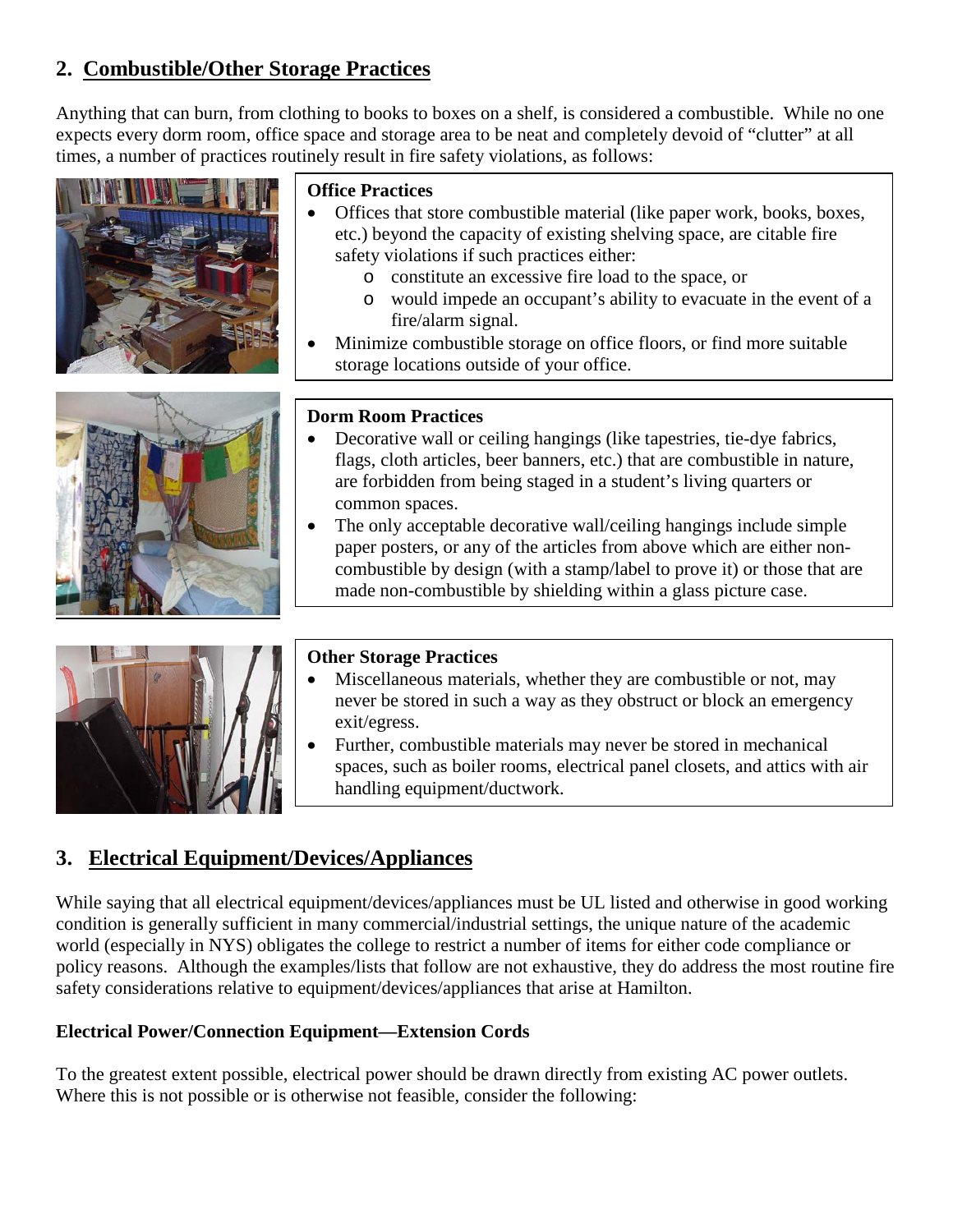

#### **Light Duty Extension Cords**

- Light duty extension cords (typically white or brown) that are either single plug varieties or multi-plug adapters are forbidden on campus in any venue or location.
- It does not matter how long they are in use, or whether they are personally owned or owned by the college. If they run a radio in an office or student residence, they are a fire safety violation.



#### **Heavy Duty Extension Cords**

- Heavy duty extension cords (typically orange or yellow) are permissible **ONLY** if they are for temporary purposes.
- Examples of approved uses of this type of cord are to run power tools or a fan to clean up a spill.
- It is not appropriate to use this type of cord for a computer workstation, desklamp, TV or stereo equipment. These items are intended to be stationary, and the use of heavy duty cords in this manner will result in a fire violation.



#### **Protected Outlet Strips**

- Protected outlet strips (with "trippable" breakers) are the only approved device to provide electrical connection power on a less than temporary basis.
- These devices should never be "piggy-backed" one to another, and care should be taken to ensure they are not overloaded.
- Only 1 outlet strip is permitted per duplex outlet.
- Outlet strips with 15-20 foot cords are available as needed.



Picture A Picture B Picture C





#### **Additional Extension Cord Considerations:**

- Picture A—extension cords of any variety may not be run through walls, or be staged in areas where doors or other pinch points may result in an electrical shock hazard;
- Picture B—as per the above, although outlet strips are generally approved, they may not be piggybacked one to another.
- Picture C—electrical devices may not be "home-made", as in this example of both heavy duty and light duty extension cords hard wired into an electrical box.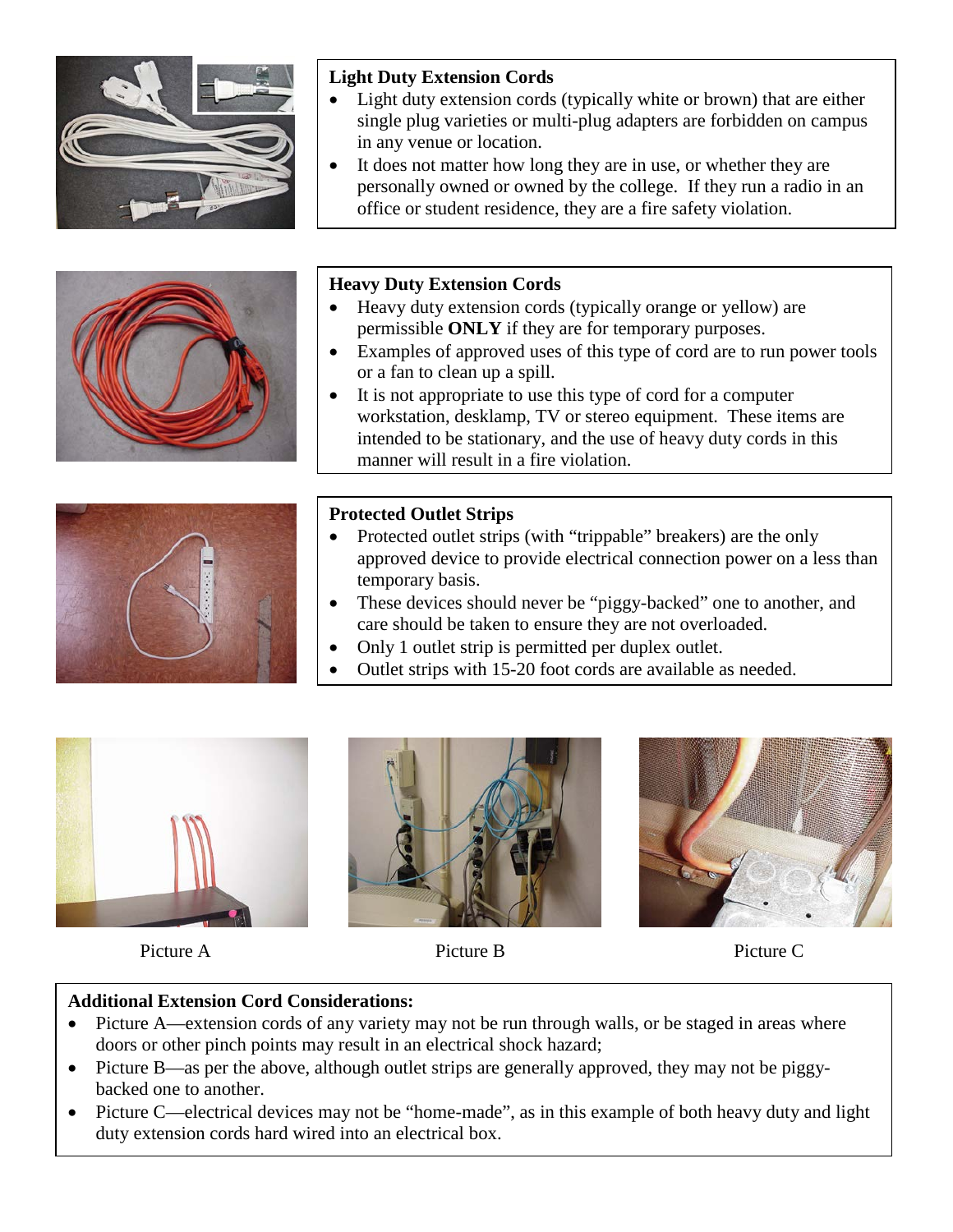#### **Electrical Devices/Appliances**

#### Electrical Devices

The following devices are restricted from use in living and working spaces, as specified:

- Small air conditioning units (unless specifically approved/installed by the Physical Plant);
- Space heaters (again, unless specifically approved by the Physical Plant for a heat related problem associated with the facility/building).
- Electric blankets:
- Multi-plug adapters/gang boxes; and
- Specialty lighting, including halogen lights, lava lamps, and sun/heat lamps;
- **\*Special note on multi-colored lamps:**



#### **Multi-Colored Lamps**

- These lamps types may only be used with bulbs at approved/UL listed wattages.
- Note the damage to 4 of the 5 shields in left picture. This fixture was approved for bulbs at 40 watts max; but bulbs at 100 and 75 watts were actually being used.

#### Electrical Appliances (Related to Food Cooking/Cooling/Preparation)

All students and employees are encouraged to eat and/or prepare food in established dining halls or other building/dormitory kitchenettes specifically designed for food preparation. The types of approved/unapproved devices in this category are dependent upon location, as follows:

- Student Suites and Administrative Buildings with Kitchenettes:
	- o Since these locations are "designed" for food cooking activities, the only additional electrical appliances that are approved for use (beyond those that are provided for and maintained by the college) include blenders, coffeemakers, griddles, popcorn poppers, toaster ovens, and toasters. These approved devices **MUST** be used and staged in the kitchenettes themselves **AT ALL TIMES**.
- Student Living Quarters and All Other Building/Facility Locations:
	- o The only other approved electrical appliances for locations without kitchenettes include small combination microfridges/microwaves (as in the picture below), and coffeemakers/coffee pots with automatic shutoffs. These devices are approved since they are food "warming/cooling" appliances, as opposed to food cooking appliances.



- Other Generally Approved Electrical Appliances (If UL Listed):
	- o The following appliances/devices are generally approved is UL listed and used safely:
		- Radios, stereos, electric razors, small portable televisions with self-contained antennas, personal computer with a rating of less than 200 watts, clocks, portable hair dryers, VCR/DVD players, fax machines, small fans and desk lamps. Electric hair curlers and hot combs should be used with caution (only one should be plugged in at a time).
- Restricted Electrical Appliances Regardless of Location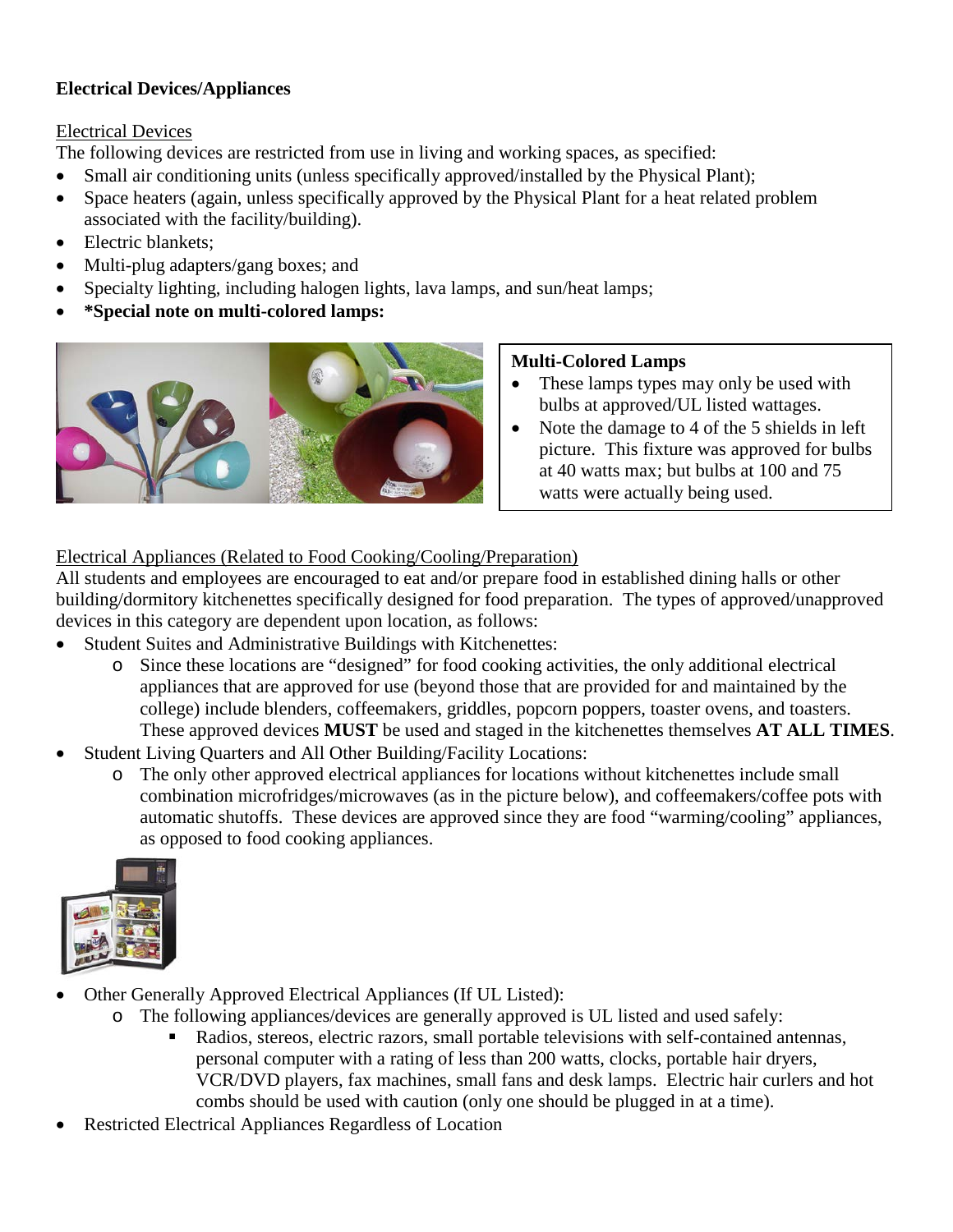- o The following appliances are restricted from use in any college dormitory, or academic/administrative facility whatsoever:
	- Broilers, crock pots, electric frying pans, griddles, heating coils, hot plates, large microwave ovens (over 1100 watts), large refrigerators, deep fryers and George Foreman grills.

# **4. Other Hazardous Articles/Materials**

#### **Restricted Hazardous Articles**

The following hazardous articles are restricted from use/storage in all living and working spaces on campus:

- Candles or incense (whether lit or for decorative purposes only);
- Real Christmas trees;
- Holiday lights (the kinds that can be plugged in); and
- Excessive combustible material (as per the above).

### **Restricted Hazardous Materials**

Restricted hazardous materials generally include those materials which are flammable and/or explosive by their very nature, or are otherwise regulated by the NYS fire code. The specific types of hazardous materials which are restricted from use/storage in all living and working spaces on campus include the following:

- Fireworks;
- Firearm ammunition;
- Flammable/combustible liquids associated with cooking/painting/fuels, such as gasoline, kerosene, propane, aerosol paint cans, paint thinner, varnish, sterno, and camping fuels:
	- o Any of these chemicals must be used/stored in designated areas, such as academic labs/studios or cooking areas;
		- Exception—Personal care products with flammable propellants (hair spray) are permissible.
- Propane/charcoal grills:
	- o Regarding propane powered grills with attached propane tanks:
		- Such devices are forbidden from being used or stored within any living/working space, or upon covered porches/balconies/patios;
		- They should be both used and stored at least 10 feet away from any building structure, or upon uncovered decks external to buildings.
		- o Regarding charcoal fired grills:
			- Small, portable charcoal grills (with legs less than 12 inches in length and a cooking surface no larger than 250 square inches) may be used external to buildings upon covered porches/balconies/patios so long as there is a non-combustible surface underneath (like a brick or stone catchment).
			- For charcoal grills larger than the above, they are forbidden from use upon covered porches/balconies/patios, and should observe the same 10 foot building clearance that applies to propane powered grills during use.
			- The use and possession of lighter fluid is prohibited. Only EZ-light type charcoal is permitted with a maximum of one bag allow to be stored by residents. Charcoal must always be kept dry to prevent spontaneous combustion, and should only be stored indoors or in a dry, enclosed area.
			- All spent coals/embers must be thoroughly extinguished prior to disposal.
			- Charcoal grills that are free of charcoal, coals, and ashes, may be stored indoors, upon covered porches/balconies/patios, or uncovered decks.
- Smoking:
	- o In accordance with College policy and the NYS Clean Indoor Air Act, smoking is prohibited inside all campus buildings and facilities, and within 25 feet of all residential facilities. As a further courtesy, smokers should stay at least 25 feet away from any non-residential facility entrance or HVAC air intake manifold so environmental tobacco smoke does not otherwise affect non-smokers.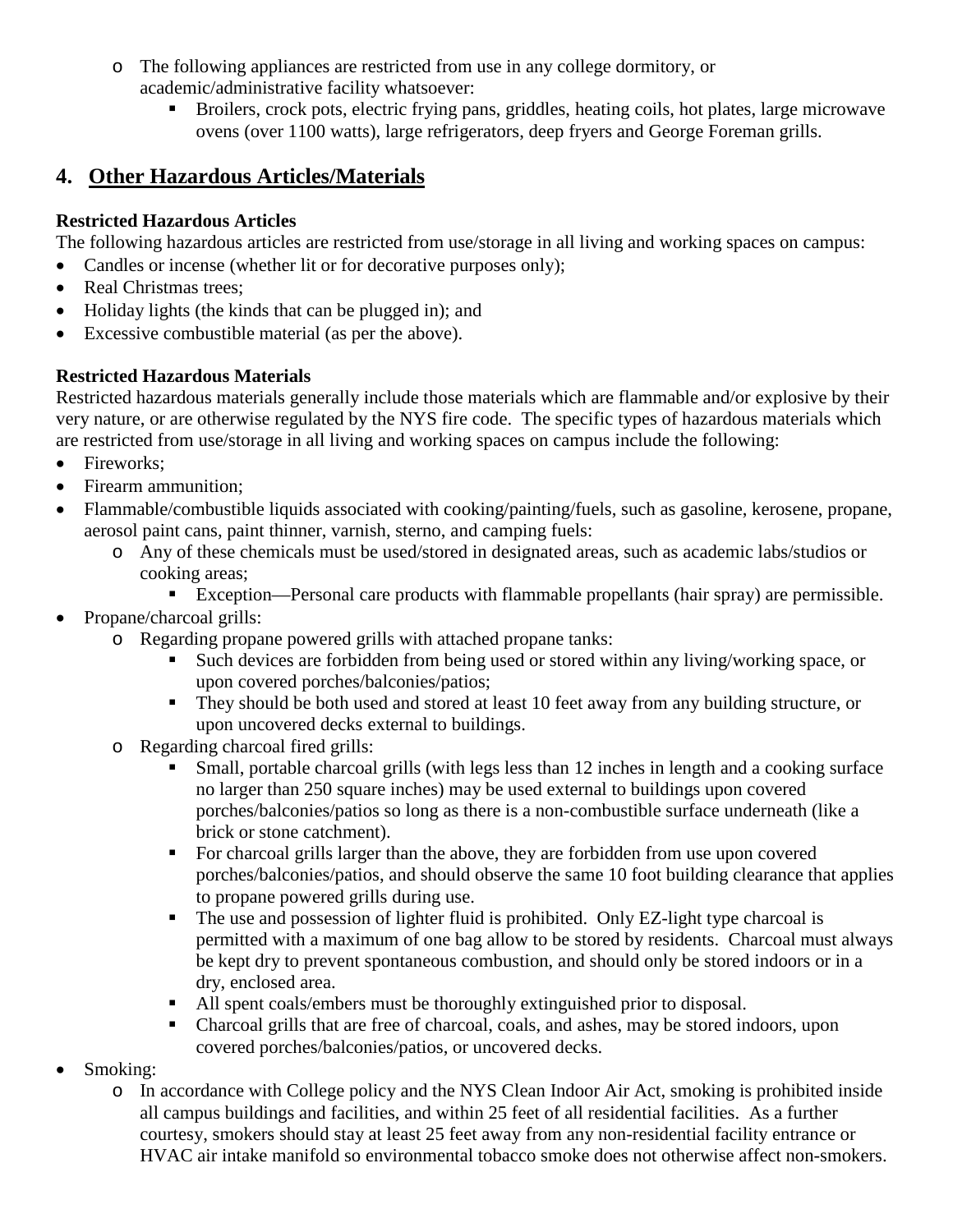## **5. Responses to Fire Alarms (In General)**

Although the college spends considerable time and resources to maintain and upgrade its fire detection and suppression equipment on campus, errant alarms will occur. They may be false alarms (where a detector or pull station is accidentally or purposefully activated), or they may be true alarms for errant reasons (where a smoke detector activates following exposure to steam). Further, the college is required to perform up to 4 fire drills every year, depending upon the building design and its occupancy type.

While the department's of Campus Safety and Physical Plant work very hard to minimize the number of false and errant alarms, it is very important for all students and employees to react to each and every fire alarm as if it's the "real thing". For fire alarms where the cause is not known, adhere to the guidance contained in this section. If the fire alarm is for a true fire or smoke condition, follow the guidance in the next section.

#### **RA's and Students**

RA's must communicate to the students they are advising where their respective "muster points" are (building specific) for student accountability purposes.

#### **Building Coordinators and Employees**

Similarly, Building Coordinators must communicate to the employees they represent where their respective "muster points" are (building specific) for employee accountability purposes.

#### **Students/Employees Occupying Spaces Other Than Where They Principally Live/Work**

Faculty teaching classes of students, and faculty/administrators/staff supervising students or other employees, frequently perform such activities in buildings/facilities other than where all involved parties are principally accounted for as per the above. It is incumbent upon the employees in charge of the academic or administrative function to determine the building's "muster point" and communicate the location accordingly to those students/employees under their care/supervision.

#### **6. Responses to True Fires or Smoke Conditions Indicative of a Fire**

- Immediately report the fire to Campus Safety—x4000 by on-campus phone, 859-4000 by cell phone—or activate a nearby fire alarm pull station if one is accessible.
- Remain calm, turn lights on, and dress appropriately.
- If your door is cool to the touch:
	- o First close any open windows in your room, then open door slowly.
	- o Evacuate the building via designated emergency egress routes. Do not use elevators!
	- o If there is smoke or heat, crawl on your hands and knees.
- Proceed to the MUSTER GATHERING POINT to await further instructions.
- If door is warm, DO NOT OPEN IT!
	- o Seal the space under the door with a towel.
	- o Open window, hang a sheet or towel out of the window, and close it.
	- o Open window at regular intervals to announce your location, and then close it.

#### **7. Responsibility for Fire Safety, and Conclusions**

As alluded to above, fire safety at Hamilton College is the responsibility of every student and employee. Adherence to no one single fire safety strategy is capable of eliminating every fire hazard. Only by a combination of design/engineering controls, safe working/learning/living practices, and appropriate student/employee behaviors, may the greater Hamilton College community minimize its collective risks to fire hazards in the first place.